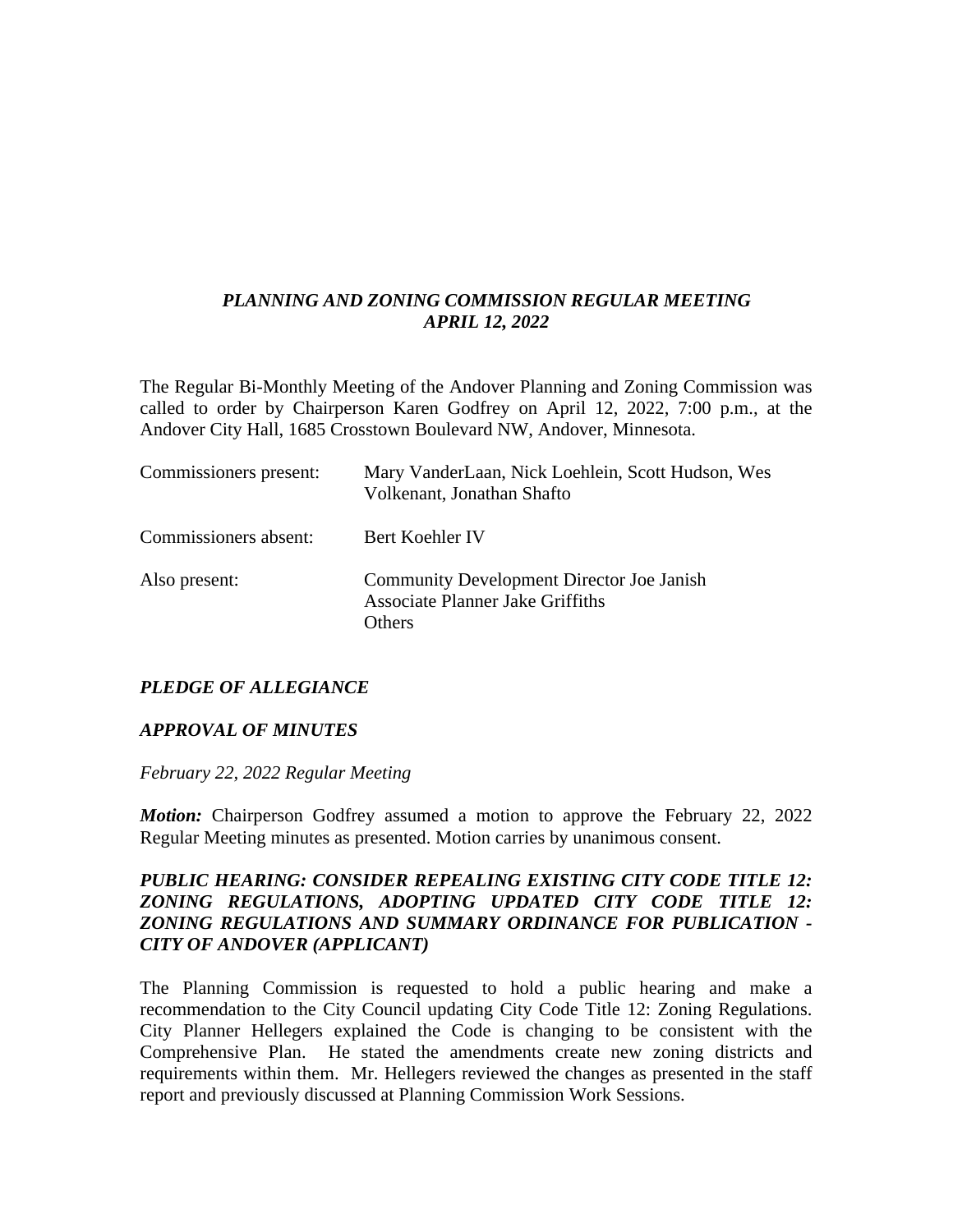Commissioner VanderLaan asked about the changes to Chapter 11: Shoreland Lots and how it evolved. Mr. Hellegers explained Shoreland Lots were one of the earlier districts and Title 13 – Chapter 4: Shoreland Management is more current and meets required standards.

*Motion:* Chairperson Godfrey assumed a motion to open the Public Hearing at 7:08 p.m. The motion carried by unanimous consent.

No one appeared before the Commission.

*Motion:* Chairperson Godfrey assumed a motion to close the Public Hearing at 7:09 p.m. The motion carried by unanimous consent.

Commissioner Loehlein commended staff on the solution to in-home beauty salon/barber shops.

*Motion* by Volkenant, seconded by Loehlein, to recommend approval of amendments to City Code Title 12: Zoning Regulations as presented in the Ordinance. Motion carried unanimously.

# *PUBLIC HEARING: CONSIDER AMENDMENTS TO CITY CODE 4- 1- 2: PUBLIC NUISANCES ENUMERATED AND SUMMARY ORDINANCE FOR PUBLICATION - CITY OF ANDOVER (APPLICANT)*

The Planning Commission is requested to hold a public hearing and make a recommendation to the City Council amendments to City Code 4-1-2: Public Nuisances Enumerated. Associate Planner Griffiths explained there were nuisances that were deleted in Title 12 and moved to City Code 4-1-2 where all other nuisance regulations are. He noted City Council and the Planning Commission reviewed changes at workshops. Mr. Griffiths stated a public hearing is not needed on this item, but for full transparency, staff are bringing it to the Commission and public.

*Motion:* Chairperson Godfrey assumed a motion to open the Public Hearing at 7:12 p.m. The motion carried by unanimous consent.

No one appeared before the Commission.

*Motion:* Chairperson Godfrey assumed a motion to close the Public Hearing at 7:12 p.m. The motion carried by unanimous consent.

Commissioner Loehlein commented that the Planning Commission has reviewed these changes at previous workshops, and this is the opportunity for the public to comment on them.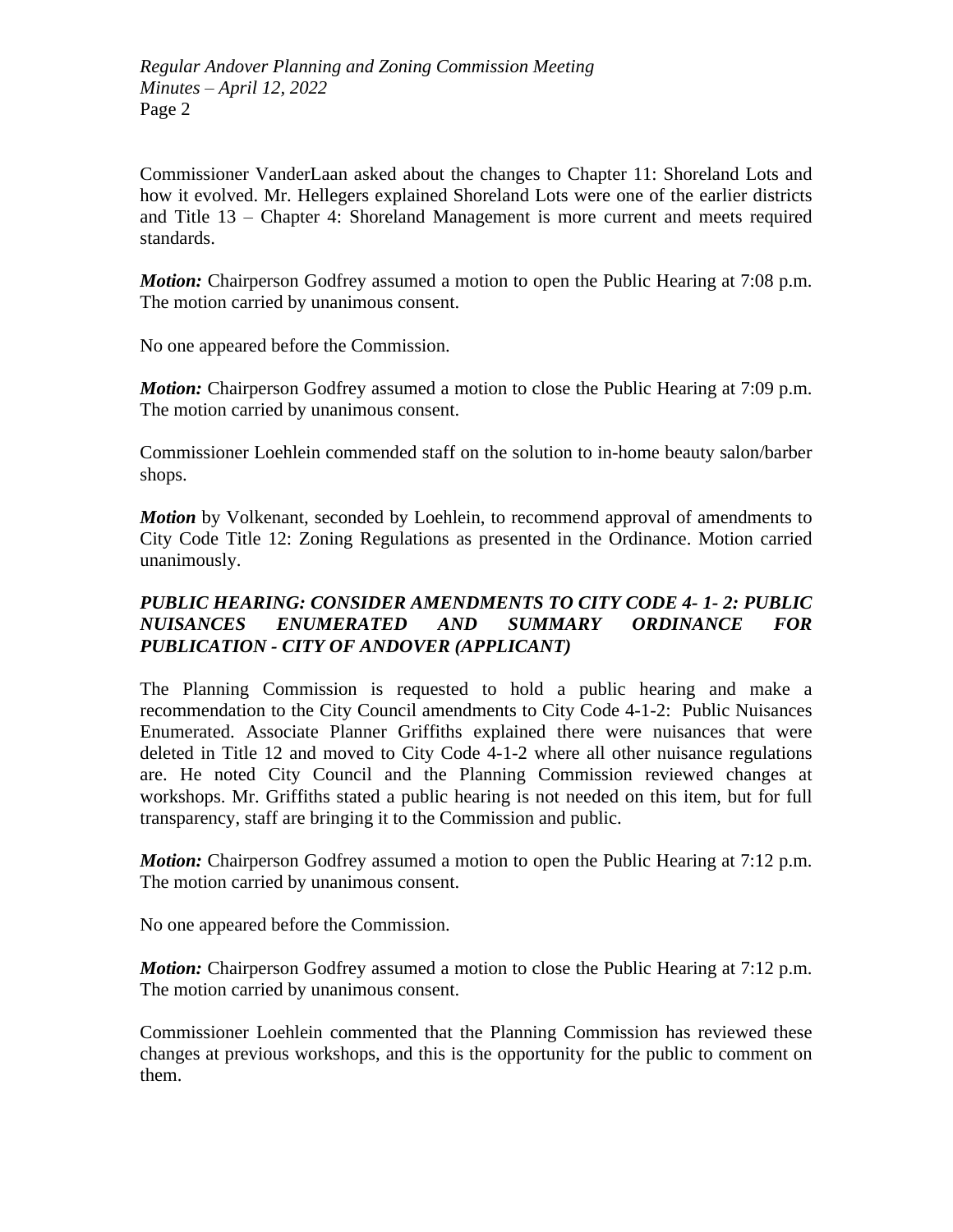*Motion* by Loehlein, seconded by VanderLaan, to recommend approval of amendments to City Code Title 4: Public Health and Safety, Chapter 1: Nuisances, Section 2: Public Nuisances Enumerated . Motion carried unanimously.

## *PUBLIC HEARING: CONSIDER REZONING REQUEST - REZONE PROPERTIES FROM GR: GENERAL RECREATION TO R-4: SINGLE FAMILY URBAN - PARCEL ID NUMBERS 22-32-24-43-0004, 22-32-24-43-0005, 22-32-24-43- 0003, 22-32-24-43-0002 – CITY OF ANDOVER (APPLICANT)*

The Planning Commission is requested to hold a public hearing and make a recommendation to the City Council regarding rezoning properties from GR: General Recreation to R-4: Single Family Urban. Associate Planner Griffiths stated the City needs to rezone properties due to the changes to zoning categories. He stated GR-General Recreation is being eliminated and was only used for the property called Sunshine Park. He stated the zoning change does not change the use of Sunshine Park.

Chairperson Godfrey asked if Sunshine Park was acquired using the Park Dedication Fund. Mr. Griffiths stated Sunshine Park was not initially acquired using Park Dedication Funds, but investments have been made since then using Park Dedication Funds. Chairperson Godfrey stated her understanding is that once Park Dedication Fees are spent on a parcel, it can no longer be used for development. Mr. Griffiths stated it would be very difficult to justify the sale of a property in which Park Dedication Funds were invested.

Commissioner Volkenant asked for clarification on why City Hall is a different color on the proposed zoning map. Mr. Griffiths stated the proposed zoning map is an administrative update and City Hall will be changed to a different color because it is not a park.

*Motion:* Chairperson Godfrey assumed a motion to open the Public Hearing at 7:19 p.m. The motion carried by unanimous consent.

No one appeared before the Commission.

Mr. Griffiths stated staff have received one written comment from Charles Bies, 1969 148th Avenue NW asking that Sunshine Park be zoned something other to be locked in as a park.

*Motion:* Chairperson Godfrey assumed a motion to close the Public Hearing at 7:20 p.m. The motion carried by unanimous consent.

Chairperson Godfrey asked if staff reached out to the resident to address their concern. Mr. Griffith stated staff did reach out.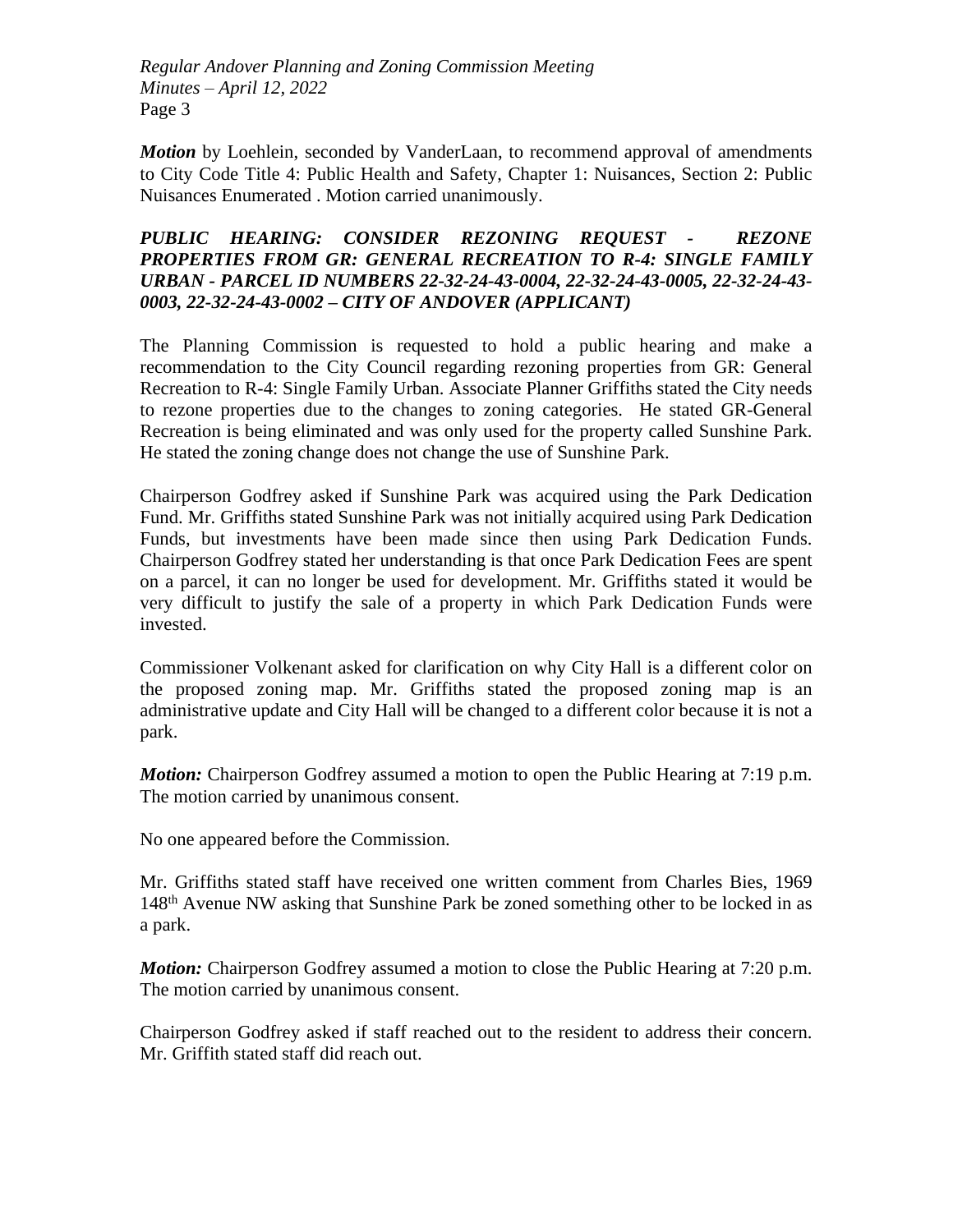*Motion* by VanderLaan, seconded by Loehlein, to recommend approval of rezoning from GR: General Recreation to R-4: Single Family Urban - Parcel ID Numbers 22-32-24-43- 0004, 22-32-24-43-0005, 22-32-24-43-0003, 22-32-24-43-0002. Motion carried unanimously.

## *PUBLIC HEARING: CONSIDER REZONING REQUEST - REZONE PROPERTY FROM LB: LIMITED BUSINESS TO NB: NEIGHBORHOOD BUSINESS - PARCEL ID NUMBER 33-32-24-13-0005 - CITY OF ANDOVER (APPLICANT)*

The Planning Commission is requested to hold a public hearing and make a recommendation to the City Council updating City Code Title 12: Zoning Regulations. Associate Planner Griffiths explained the LB: Limited Business zoning district is being eliminated and will rezone the one property to NB: Neighborhood Business. He stated it will match the surrounding properties and will not impact the operation of the current business.

*Motion:* Chairperson Godfrey assumed a motion to open the Public Hearing at 7:22 p.m. The motion carried by unanimous consent.

No one appeared before the Commission.

*Motion:* Chairperson Godfrey assumed a motion to close the Public Hearing at 7:22 p.m. The motion carried by unanimous consent.

*Motion* by Hudson, seconded by VanderLaan, to recommend approval rezoning property from LB: Limited Business to NB: Neighborhood Business - Parcel ID Number 33-32- 24-13-0005. Motion carried unanimously.

# *PUBLIC HEARING: CONSIDER REZONING REQUEST - REZONE PROPERTIES FROM R-5: MANUFACTURED HOUSING TO R-4: SINGLE FAMILY URBAN - PARCEL ID NUMBERS 30-32-24-41-0003 AND 29-32-24-32-0011 - CITY OF ANDOVER (APPLICANT)*

The Planning Commission is requested to hold a public hearing and make a recommendation to the City Council regarding rezoning properties from R-5: Manufactured Housing to R-4: Single Family Urban. Associate Planner Griffiths stated the City is eliminating the R-5 Zoning District and evaluated where the parcels should be rezoned to. He explained there are two properties without development opportunities and are protected wetland and flood plain. He stated they will be rezoned to R-4: Single Family Urban to match the surrounding area.

*Motion:* Chairperson Godfrey assumed a motion to open the Public Hearing at 7:25 p.m. The motion carried by unanimous consent.

No one appeared before the Commission.